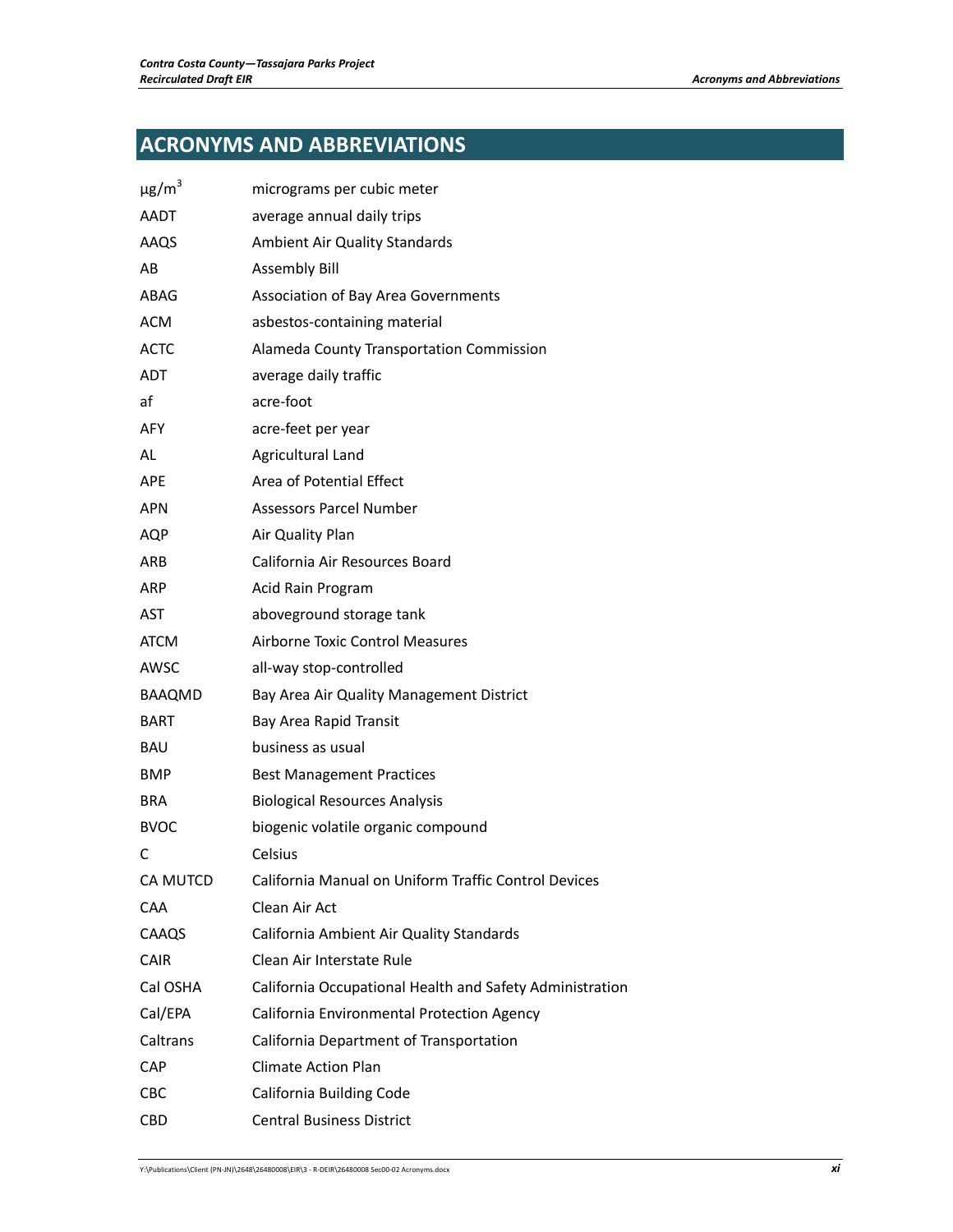| <b>CBG</b>        | Carlson, Barbee & Gibson                                                                       |
|-------------------|------------------------------------------------------------------------------------------------|
| <b>CCR</b>        | California Code of Regulations                                                                 |
| <b>CCTA</b>       | Contra Costa Transportation Authority                                                          |
| <b>CDFW</b>       | California Department of Fish and Wildlife (formerly California Department of Fish and<br>Game |
| <b>CEC</b>        | California Energy Commission                                                                   |
| CEQA              | California Environmental Quality Act                                                           |
| <b>CERCLA</b>     | Comprehensive Environmental Response, Compensation and Liability Act                           |
| <b>CESA</b>       | California Endangered Species Act                                                              |
| <b>CFC</b>        | chlorofluorocarbon                                                                             |
| <b>CFR</b>        | Code of Federal Regulations                                                                    |
| <b>CGS</b>        | California Geological Society                                                                  |
| CH <sub>4</sub>   | methane                                                                                        |
| <b>CHL</b>        | California Historical Landmarks                                                                |
| <b>CIP</b>        | capital improvement program                                                                    |
| <b>CMP</b>        | <b>Congestion Management Plan</b>                                                              |
| <b>CNDDB</b>      | California Natural Diversity Database                                                          |
| <b>CNEL</b>       | <b>Community Noise Equivalent Level</b>                                                        |
| <b>CNPS</b>       | California Native Plant Society                                                                |
| CO.               | carbon monoxide                                                                                |
| CO <sub>2</sub> e | carbon dioxide equivalent                                                                      |
| <b>CPHI</b>       | California Points of Historical Interest                                                       |
| <b>CPUD</b>       | <b>Calaveras Public Utility District</b>                                                       |
| dB                | decibel                                                                                        |
| dBA               | A-weighted sound level                                                                         |
| <b>DCD</b>        | Contra Costa County Department of Conservation and Development                                 |
| DOT               | United States Department of Transportation                                                     |
| <b>DPM</b>        | diesel particulate matter                                                                      |
| <b>DPS</b>        | <b>Distinct Population Segment</b>                                                             |
| <b>DTSC</b>       | California Department of Toxic Substances Control                                              |
| DU                | <b>Dwelling Units</b>                                                                          |
| <b>DWR</b>        | California Department of Water Resources                                                       |
| EВ                | eastbound                                                                                      |
| EBL               | eastbound left                                                                                 |
| EBMUD             | East Bay Municipal Utility District                                                            |
| <b>EBRPD</b>      | East Bay Regional Park District                                                                |
| <b>EDR</b>        | Environmental Data Resources, Inc.                                                             |
| EIR               | <b>Environmental Impact Report</b>                                                             |
| EPA               | United States Environmental Protection Agency                                                  |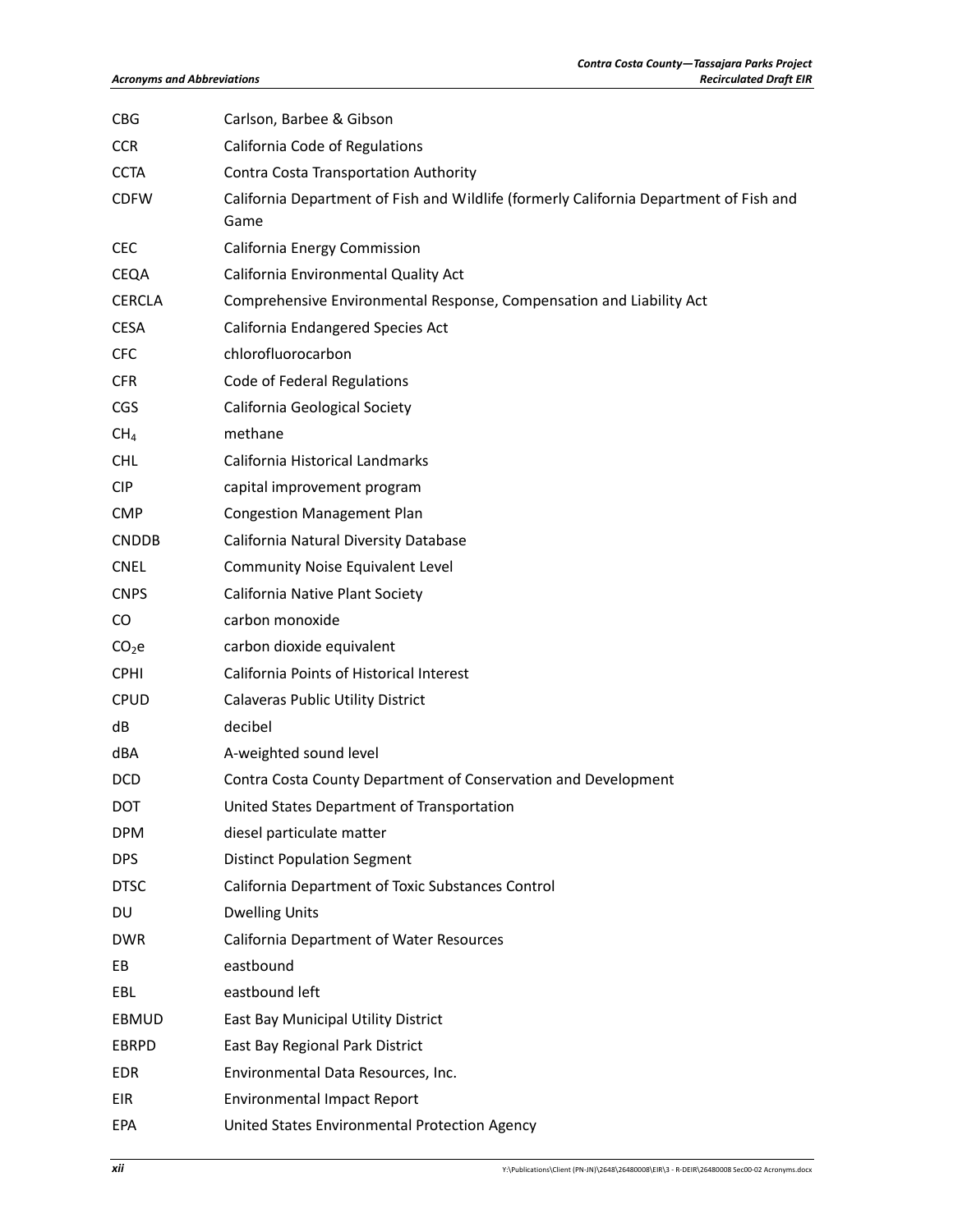| <b>ESA</b>   | <b>Endangered Species Act</b>                                     |
|--------------|-------------------------------------------------------------------|
| <b>EVA</b>   | <b>Emergency Vehicle Access</b>                                   |
| F            | Fahrenheit                                                        |
| <b>FCS</b>   | <b>FirstCarbon Solutions</b>                                      |
| <b>FCWCD</b> | Contra Costa County Flood Control and Water Conservation District |
| FEMA         | Federal Emergency Management Agency                               |
| <b>FESA</b>  | <b>Federal Endangered Species Act</b>                             |
| <b>FGC</b>   | <b>Federal Game Code</b>                                          |
| <b>FHWA</b>  | Federal Highway Administration                                    |
| <b>FIRM</b>  | Flood Insurance Rate Map                                          |
| <b>FMMP</b>  | Farmland Monitoring and Mapping Program                           |
| <b>FPPA</b>  | Federal Farmland Protection Policy Act                            |
| GHAD         | Geologic Hazard Abatement District                                |
| <b>GHG</b>   | Greenhouse gas                                                    |
| <b>GMP</b>   | Growth Management Program                                         |
| GWh/y        | gigawatt-hours per year                                           |
| <b>GWP</b>   | global warming potential                                          |
| <b>HAP</b>   | hazardous air pollutant                                           |
| <b>HCM</b>   | <b>Highway Capacity Manual</b>                                    |
| HCP          | <b>Habitat Conservation Plan</b>                                  |
| <b>HFC</b>   | hydrofluorocarbon                                                 |
| HOV          | high-occupancy vehicle                                            |
| <b>HRA</b>   | <b>Health Risk Assessment</b>                                     |
| <b>HRI</b>   | California Historic Resources Inventory                           |
| HVAC         | heating, ventilation, and air conditioning                        |
| HWCL         | Hazardous Waste Control Law                                       |
|              | Interstate                                                        |
| ICC          | <b>International Code Council</b>                                 |
| <b>ITE</b>   | Institute of Transportation Engineers                             |
| LAFCO        | Local Agency Formation Commission                                 |
| <b>LCFS</b>  | California Low Carbon Fuel Standard                               |
| $L_{dn}$     | day/night average sound level                                     |
| LED          | light emitting diode                                              |
| $L_{eq}$     | equivalent sound level                                            |
| LOS.         | Level of Service                                                  |
| MBTA         | Migratory Bird Treaty Act                                         |
| MEP          | Maximum Extent Practicable                                        |
| mgd          | million gallons per day                                           |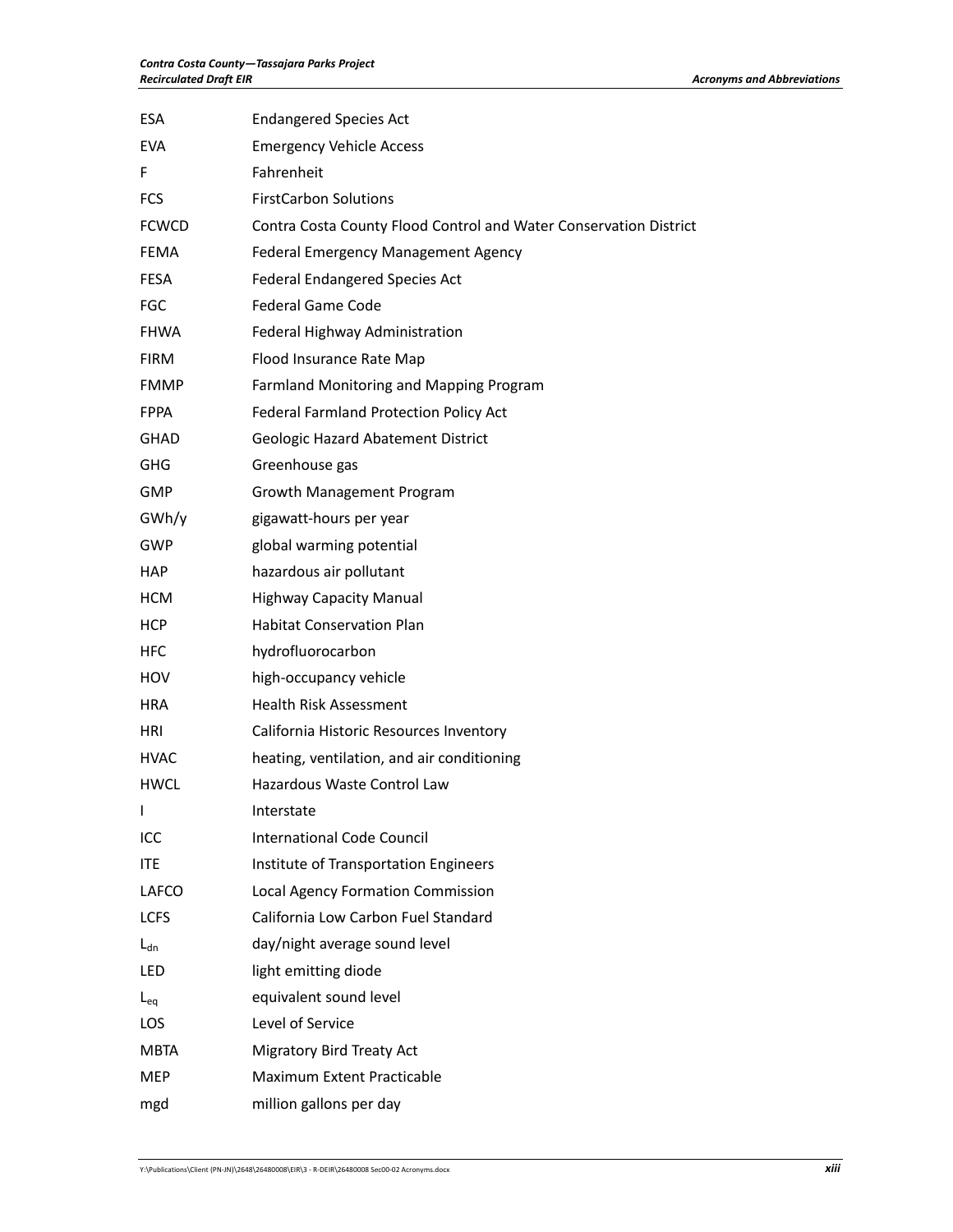| MH                  | Multiple Family Residential-High                            |
|---------------------|-------------------------------------------------------------|
| <b>MM</b>           | mitigation measure                                          |
| MMI                 | Modified Mercalli Intensity                                 |
| <b>MOE</b>          | measure of effectiveness                                    |
| mph                 | miles per hour                                              |
| <b>MRP</b>          | Municipal Regional Permit                                   |
| <b>MTC</b>          | <b>Metropolitan Transportation Commission</b>               |
| MTCO <sub>2</sub> e | metric tons of carbon dioxide equivalent                    |
| <b>MTSO</b>         | multimodal transportation service objectives                |
| <b>MUTCD</b>        | Manual of Uniform Traffic Control Devices                   |
| $N_2O$              | nitrous oxide                                               |
| <b>NAAQS</b>        | National Ambient Air Quality Standards                      |
| <b>NAHC</b>         | Native American Heritage Commission                         |
| <b>NAL</b>          | Numeric action level                                        |
| NΒ                  | northbound                                                  |
| <b>NBL</b>          | northbound left                                             |
| <b>NCCP</b>         | Natural Community Conservation Plan                         |
| <b>NEHRP</b>        | National Earthquake Hazards Reduction Program               |
| <b>NESHAP</b>       | National Emissions Standards for Hazardous Air Pollutants   |
| <b>NHPA</b>         | <b>National Historic Preservation Act</b>                   |
| <b>NMFS</b>         | <b>National Marine Fisheries Service</b>                    |
| NO <sub>2</sub>     | nitrogen dioxide                                            |
| <b>NOC</b>          | Notice of Completion                                        |
| <b>NOP</b>          | Notice of Preparation                                       |
| NO <sub>x</sub>     | nitrogen oxides                                             |
| <b>NPDES</b>        | National Pollutant Discharge Elimination System             |
| ΝR                  | National Register of Historic Places                        |
| <b>NRCS</b>         | <b>Natural Resources Conservation Service</b>               |
| <b>NRHP</b>         | National Register of Historic Places                        |
| <b>NWIC</b>         | Northwest Information Center                                |
| O <sub>3</sub>      | ozone                                                       |
| <b>OEHHA</b>        | California Office of Environmental Health Hazard Assessment |
| OHP                 | California Office of Historic Preservation                  |
| <b>OHWM</b>         | ordinary high water mark                                    |
| OS.                 | Open Space                                                  |
| P/SP                | Public/Semi-Public                                          |
| <b>PCB</b>          | polychlorinated biphenyl                                    |
| pCi/l               | picocuries per liter                                        |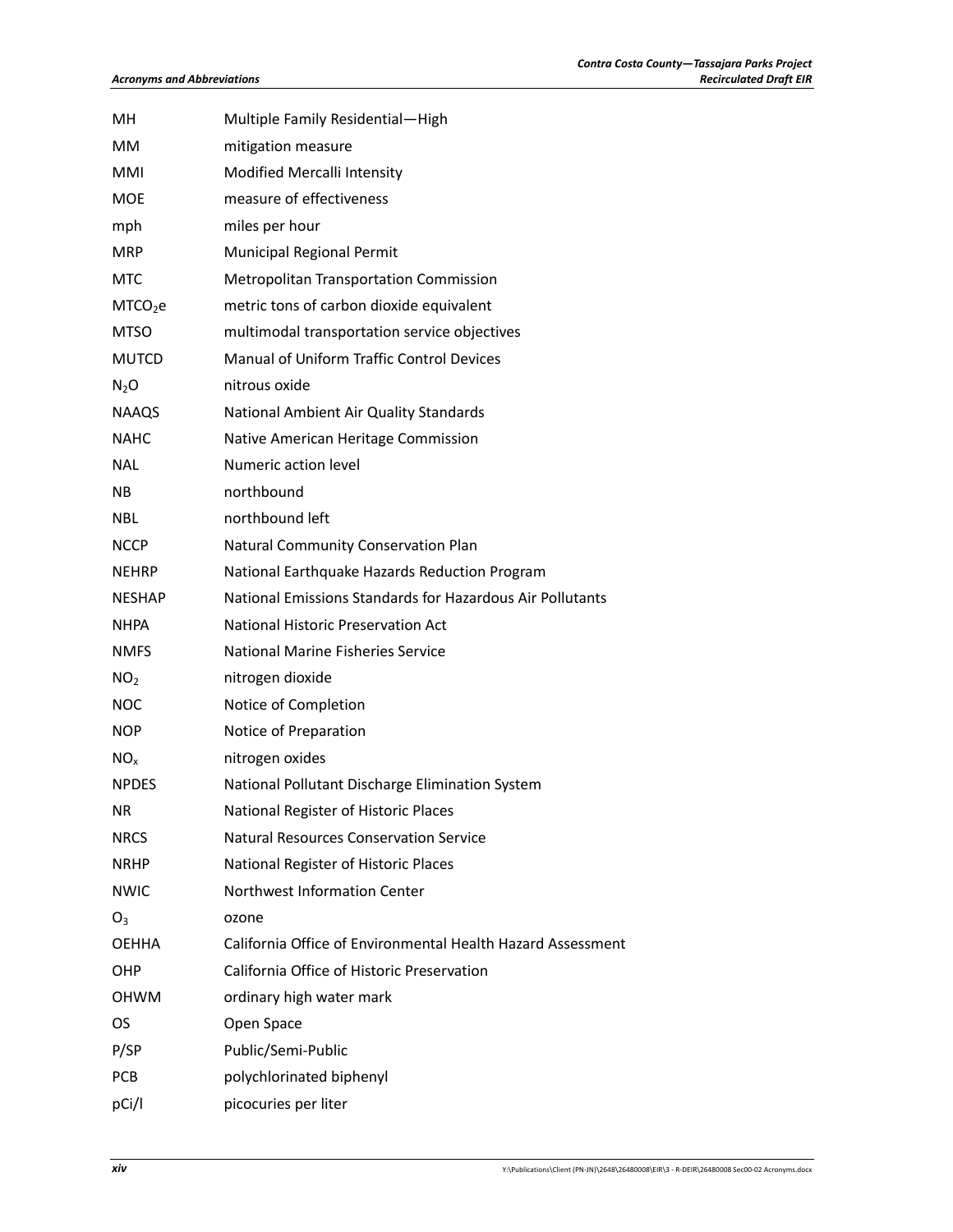| <b>PCM</b>      | parallel climate model                         |
|-----------------|------------------------------------------------|
| PFC             | perfluorocarbon                                |
| PG&E            | Pacific Gas & Electric                         |
| Phase I ESA     | <b>Phase I Environmental Site Assessment</b>   |
| $PM_{x}$        | particulate matter                             |
| ppb             | parts per billion                              |
| ppm             | parts per million                              |
| <b>PPV</b>      | peak particle velocity                         |
| <b>PR</b>       | Parks and Recreation                           |
| <b>PS</b>       | <b>Parking Space</b>                           |
| <b>PVC</b>      | polyvinyl chloride                             |
| <b>RCNM</b>     | Roadway Construction Noise Model               |
| <b>RCRA</b>     | Resource Conservation and Recovery Act         |
| R-DEIR          | Recirculated Draft Environmental Impact Report |
| <b>RIRO</b>     | right-in right-out                             |
| <b>RMS</b>      | root mean square                               |
| <b>ROG</b>      | reactive organic gases                         |
| <b>RTIP</b>     | Regional Transportation Improvement Program    |
| <b>RWQCB</b>    | Regional Water Quality Control Board           |
| SB              | Senate Bill                                    |
| SB              | southbound                                     |
| SBAA            | <b>Streambed Alteration Agreement</b>          |
| <b>SBL</b>      | southbound left                                |
| <b>SBR</b>      | southbound right                               |
| SBT             | southbound through                             |
| SF <sub>6</sub> | sulfur hexafluoride                            |
| <b>SFBAAB</b>   | San Francisco Bay Area Air Basin               |
| <b>SIP</b>      | State Implementation Plan                      |
| SL              | Single Family Residential-Low                  |
| SO <sub>2</sub> | sulfur dioxide                                 |
| SOI             | Sphere of Influence                            |
| SP              | service population                             |
| <b>SR</b>       | <b>State Route</b>                             |
| <b>SRVFPD</b>   | San Ramon Valley Fire Protection District      |
| <b>SRVUSD</b>   | San Ramon Valley Unified School District       |
| SSSC            | side-street stop-controlled                    |
| <b>SWMP</b>     | Stormwater Management Plan                     |
| <b>SWP</b>      | State Water Project                            |